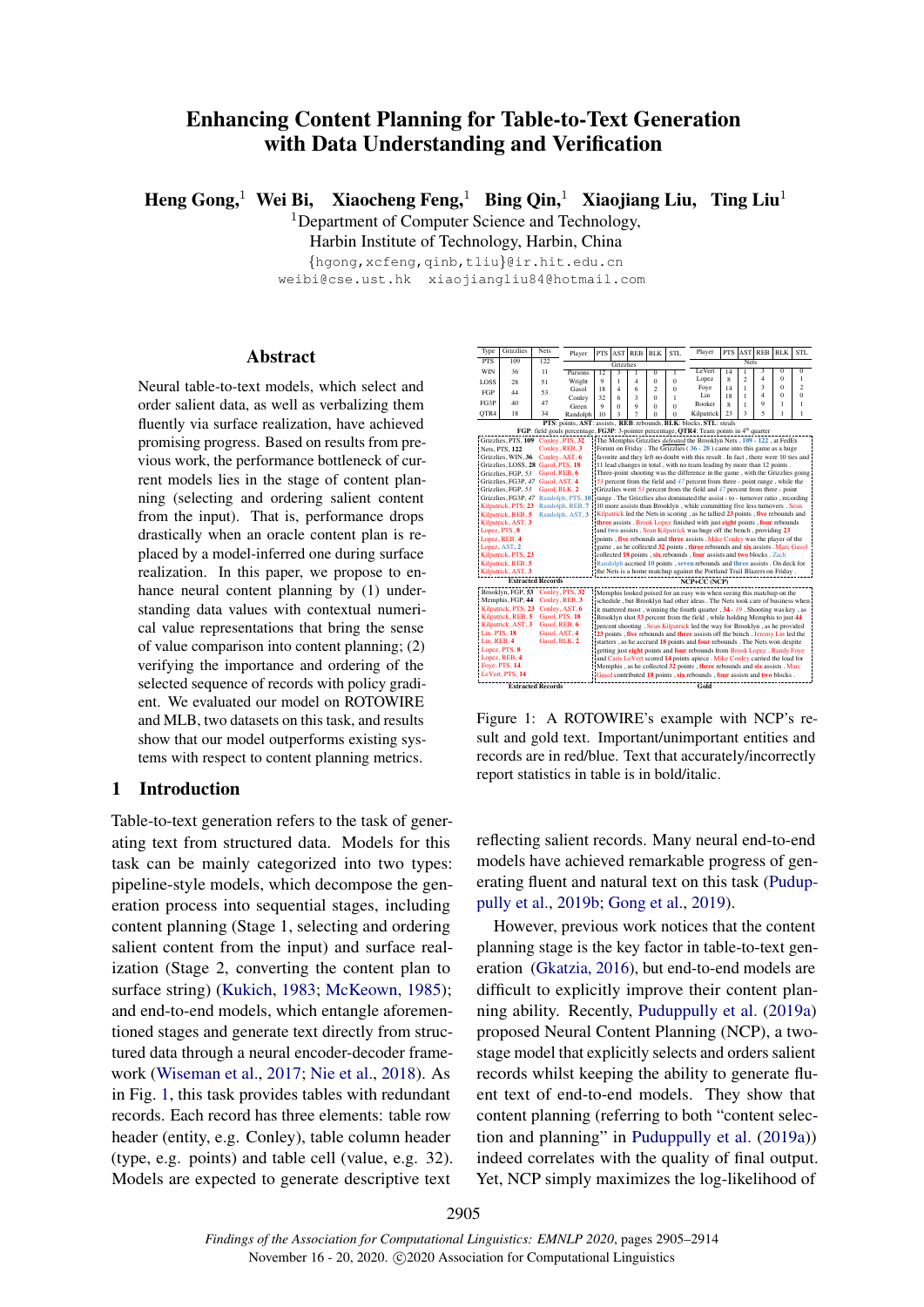pre-extracted sequences of content plans given all records. According to their reported results, the inferred content plans are still far from the oracle. Thus, we focus on bridging the gap between the inferred content plans and the upper-bounds in Stage 1, and thus improving the final generation results.

We observe that whether a record is important highly depends on its record value. However, NCP, as well as other neural generation models, treats numerical values in table as tokens, and the prominent role of values in content planning is not recognized. Let's take Fig. [1](#page-0-0) for example. Compared to the gold text, NCP mistakenly states that "The Memphis Grizzlies defeated the Brooklyn Nets" while "Nets" clearly score more points than "Grizzlies" in this match. Also, NCP neglects important players such as "Lin" who performs the second best in team "Nets". We hypothesize that this is because the model lacks understanding of values in their given context (here context means the structured table information) when representing corresponding records. In addition, we find that NCP tends to include redundant information when describing those players. For example, NCP includes redundant "two assists" when describing "Lopez". A possible reason is that the use of maximum likelihood estimation (MLE) is not enough to help verify important records during training.

To address the aforementioned numeric value understanding and important record verification problems, we propose a generation model with Data Understanding and Verfication (DUV), improving content planning in the framework of NCP. Specifically, we design contextual numeric value representations obtained through a pre-trained ranking task. In the pre-trained model, we compare pairwise numerical values describing the same type of information and decide which has a higher value. In the record encoder when training the model, we replace the value representation with its contextual version from the pre-trained model. In this way, the constructed record representation is also context-aware. Besides, instead of using the simple MLE, we design integrated rewards to verify content planning results. We conducted experiments on ROTOWIRE and MLB, showing that our model outperforms existing systems regarding the *content selection* and *ordering* metric.

# 2 Background

This task's input consists of tables S of records. The basics of a record r include entity r.e, type r.c, value  $r.v$  and features  $r.f.$  Models need to generate text  $y = (y_1, y_2, ..., y_{|y|})$  (|y| is number of words) to describe important records in tables. As stated in Sec[.1,](#page-0-1) this task has two main stages: (i) content planning, and (ii) surface realization. [Puduppully](#page-8-5) [et al.](#page-8-5) [\(2019a\)](#page-8-5) propose Neural Content Planning (NCP) to explicitly optimize these two stages in deep neural networks, making the generation process more interpretable with an intermediate content plan. Thus, we use it as base model.

In Stage 1 (content planning), NCP embeds tokens into embedding vectors and encodes each record r with one-layer MLP for ROTOWIRE:

<span id="page-1-0"></span>
$$
\mathbf{r} = \text{ReLU}(\mathbf{W}_a[\mathbf{r}.e; \mathbf{r}.c; \mathbf{r}.v; \mathbf{r}.f] + \mathbf{b}_a). \quad (1)
$$

Here,  $\mathbf{r}.*$  represents their embedding vectors.  $\mathbf{W}_a$ and  $\mathbf{b}_a$  are trainable parameters and  $[:,]$  denotes vector concatenation. The reason to choose MLP is that its records are game statistics without sequential relationship between records. For MLB, we follow [Puduppully et al.](#page-9-1) [\(2019b\)](#page-9-1) and use LSTM instead because its input includes sequential event data. Next, a content selection gate is applied on each r to control the amount of information flowing from the record  $r$ . A LSTM-based pointer network [\(Vinyals et al.,](#page-9-2) [2015\)](#page-9-2) is applied to sequentially decode a content plan, which is a sequence of important records extracted from the output text, denoted as  $r^* = \{r_1^*, \dots, r_T^*\}$  (*T* is the number of records mentioned in  $y$ ). Here, we follow [Pudup](#page-8-5)[pully et al.](#page-8-5) [\(2019a\)](#page-8-5) to extract content plans using an information extraction (IE) approach as oracles. In each time step, the decoder takes previously selected record's representation as input and use the attention weights to select the next important one.

In Stage 2 (surface realization), a standard encoder-decoder model is applied, taking the output content plan from Stage 1 as input and generating text with attention mechanism [\(Luong](#page-8-6) [et al.,](#page-8-6) [2015\)](#page-8-6) and conditional copy mechanism [\(Gul](#page-8-7)[cehre et al.,](#page-8-7) [2016\)](#page-8-7). From results in [Puduppully](#page-8-5) [et al.](#page-8-5) [\(2019a\)](#page-8-5), it is observed that performance bottleneck lies in Stage 1. That is, if we feed gold content plans into Stage 2, final results are much better, but if inferred content plans are fed instead, performance decreases drastically. Therefore, we focus on improving NCP's Stage 1 for better final outputs.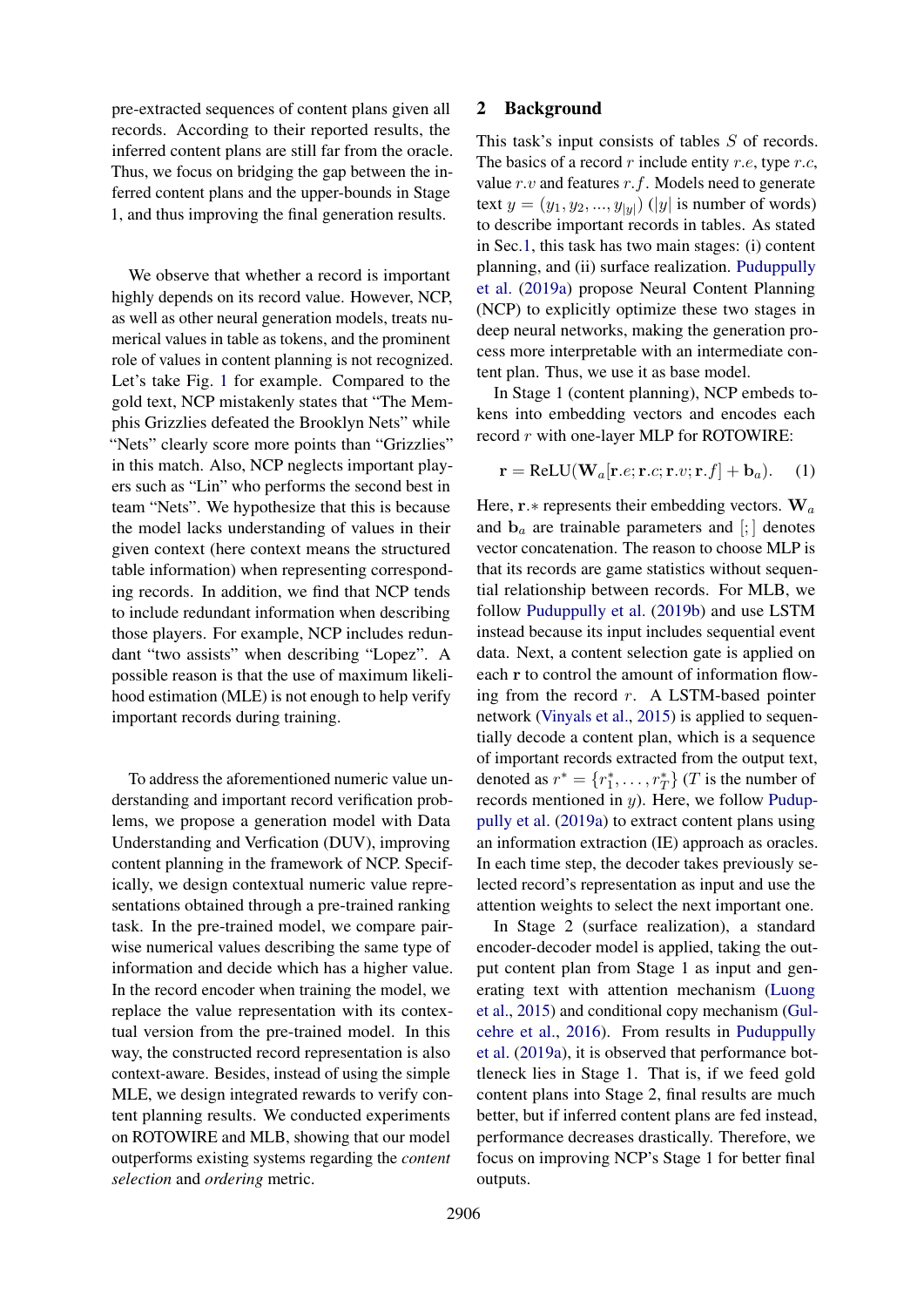<span id="page-2-0"></span>

Figure 2: The architecture of our approach. To enhance neural content planning in the base model (Module 2), we propose two modules: Contextual Numerical Value Representation (Module 1) and Content Planning Verification (Module 3). First, we use Module 1 to pre-train contextual numerical value representation and replace the numerical value's token embedding. After Module 2 planning records from table, we use Module 3 to optimize with reinforced supervision signals. Then, Module 2 use the content plans to generate text.

# 3 Approach

We propose to improve content planning (Stage 1 of NCP) from two aspects: (i) during record encoding, we design a contextual numeric value representation to improve the understanding of entities' (players' and teams') performance; (ii) a reinforced training strategy with targeted supervision signals is used to compensate maximizing the MLE in pointer network to boost model's content planning ability. Fig. [2](#page-2-0) illustrates the overall training procedure. We first pre-train a model to learn contextual numeric value representations to understand relationship between records' numeric values by pairwise ranking loss. Secondly, given the pretrained model and table S, we encode each record with its contextual numeric value representation. In decoding phase of Stage 1, the pointer network is guided to favor important records for content planning with the help of reinforced supervision signals. Stage 2 remains the same as in the base model. We describe details in following parts.

# 3.1 Contextual Numerical Value Representation

Current table-to-text models treat numerical values in table as tokens and use embeddings to represent them. However, a numerical value has some attributes that a text token doesn't have. Generally, a larger numerical value indicates better performance of a player. Also, considering different context, an identical numerical value can convey different meaning. (1) One numerical value describing same type of records can correspond to different situations on court. For instance, if a player got "23" points in a game, top 1 among all players, it indicates outstanding performance. But, if there are other players on court with points over 30, it becomes less outstanding. (2) The same numerical value describing different types of information should not be interpreted in the same way. For example, "5" assists may indicate good performance, while "5" points may suggest disappointing performance. Hence, it is important to model a numerical value in context of other numerical values describing the same type of information in order to understand what is behind those numerical values. Here, we propose to learn contextual numerical value representations for this task.

We extract numerical values that describe the same type of information from the same table to form training samples (e.g. players' points in Nets) for a pre-trained task. Our main idea is to use transformer encoder [\(Vaswani et al.,](#page-9-3) [2017\)](#page-9-3) to compare each numerical value with others in each training sample. We first use it to fuse information of numerical values in the same sample and obtain their contextual numerical value representations. Next, we optimize the pairwise ranking loss using their contextual representations such that a large numerical value is with a higher ranking score. Taking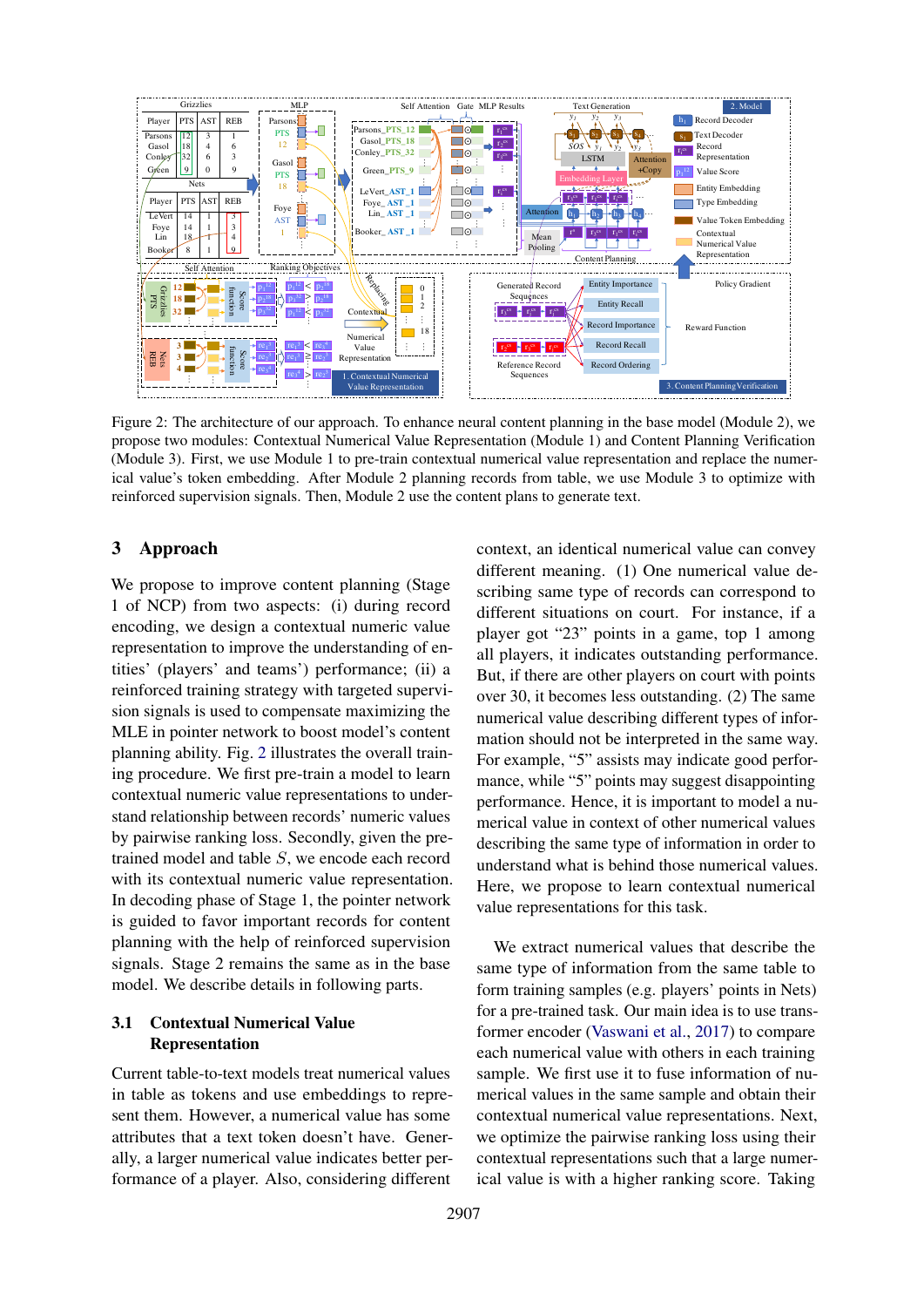all raw numerical value embedding  $r_i \cdot v$ 's of each training sample as input, we construct the contextual numerical value embeddings  $\mathbf{R} = [\mathbf{\tilde{r}}_1, \dots, \mathbf{\tilde{r}}_n]$ via multi-layer transformer encoder:

<span id="page-3-1"></span>
$$
\mathbf{H}^{0} = [\mathbf{r}_{1}.v, \ldots, \mathbf{r}_{i}.v, \ldots, \mathbf{r}_{n}.v], \qquad (2)
$$

$$
\mathbf{A}^{k} = \text{LN}(\mathbf{H}^{k-1} + \text{MHSelfAtt}(\mathbf{H}^{k-1}))
$$
(3)  

$$
\mathbf{H}^{k} = \text{LN}(\mathbf{A}^{k} + \text{FFN}(\mathbf{A}^{k})), \ \tilde{\mathbf{R}} = \mathbf{H}^{K}
$$
(4)

where  $n$  is the number of numerical values in the sample, LN is the layer normalization, MHSelfAtt is the multi-head self-attention function, and FFN is position-wise feed-forward network.

Given a pair of contextual numerical value representations  $\tilde{\mathbf{r}}_i$  and  $\tilde{\mathbf{r}}_j$ , we use a fully connected layer  $f(\tilde{\mathbf{r}}_i)$  = sigmoid( $\mathbf{W}_p \tilde{\mathbf{r}}_i + \mathbf{b}_p$ ) to calculate the ranking score for each numerical value in the current input sample. If  $r_i \cdot v \geq r_j \cdot v$ , we expect  $f(\tilde{\mathbf{r}}_i)$  to be higher than  $f(\tilde{\mathbf{r}}_i)$ . For training contextual numerical value representations, we use the hinge loss (Eq[.5\)](#page-3-0).  $\xi$  is the margin and  $T(\cdot)$  gives  $+1$  if  $\cdot$  is true and  $-1$  otherwise.

<span id="page-3-0"></span>
$$
\ell_{pre} = \frac{1}{n^2} \sum_{i=1}^{n} \sum_{\substack{j=1 \ j \neq i}}^{n} \max(0, \xi - T(r_i \cdot v \ge r_j \cdot v))
$$

$$
(f(\tilde{\mathbf{r}}_i) - f(\tilde{\mathbf{r}}_j)))
$$
(5)

We construct training samples of the pre-trained task using all training tables. Note that numerical values from different types of information form different samples. When the pre-trained model is converged, we use it in the record encoder in Eq. [1](#page-1-0) by replacing the token embedding  $r_i \, v$  with its contextual representation  $\tilde{\mathbf{r}}_i$  via Eq. [2](#page-3-1) to Eq. [4.](#page-3-1)

## 3.2 Content Planning Verification

The original NCP uses the pointer network to explicitly infer a content plan by optimizing the MLE of gold content plans. As noticed in other generation tasks [\(Sordoni et al.,](#page-9-4) [2015;](#page-9-4) [Li et al.,](#page-8-8) [2016a;](#page-8-8) [Dai et al.,](#page-8-9) [2017\)](#page-8-9), generation models with the MLE as the objective function tend to generate universal output sequences observed in the training data and it is desirable to integrate developer-defined rewards that better mimic the true goal of an ideal output sequence [\(Li et al.,](#page-8-10) [2016b\)](#page-8-10), which is the sequence of the content plan in our task. In order to explicitly reflect the quality of content plans, we explore rewards that measure the following five criteria, and optimized the model according to them via policy gradient [\(Sutton and Barto,](#page-9-5) [1998\)](#page-9-5).

• Entity Importance (EI) evaluates if a predicted record  $r_t$  contains an important entity by comparing whether the entity is mentioned in the gold content plan  $\{r_i^*\}$ .  $R(\cdot)$  function gives +1 reward when  $\cdot$  is true and -1 otherwise.

$$
EI(r_t) = R(r_t.e \in \{r_i^*, e\}).
$$
 (6)

• Entity Recall (ER) measures how many important entities are covered by the decoded content plan  $r = \{r_t\}$ .  $\mathbf{1}(\cdot)$  is the indicator function which is 1 when  $\cdot$  is true, otherwise 0.

$$
ER(r) = \frac{1}{|\{r_i^*, e\}|} \sum_{i=1}^{|\{r_i^*, e\}|} \mathbf{1}[r_i^*, e \in \{r_t, e\}]. \tag{7}
$$

• Record Importance (RI) and Record Recall (RR) are similar to EI and ER respectively but focus on each individual record instead of entity only:

$$
RI(r_t) = R(r_t \in \{r_i^*\})
$$
\n(8)

$$
RR(r) = \frac{1}{|\{r_i^*\}|} \sum_{i=1}^{|\{r_i^*\}|} \mathbf{1}[r_i^* \in \{r_t\}]. \quad (9)
$$

• Record Ordering (RO) calculates the normalized Damerau-Levenshtein Distance [\(Brill and Moore,](#page-8-11)  $2000$ ) between the predicted content plan r and the reference  $r^*$  in order to measure how well the model organizes the chosen records.

The above designed rewards measure the content plan on different granularity. EI and ER focus on whether the selected entity (player/team) is an important one. It is also crucial to decide which of the entity's records are needed to be mentioned. Therefore, we also include RI and RR. Afterwards, we sample record sequence, combine all rewards and use policy gradient to guide the optimization of content selection given  $S$  as the input table:

$$
\mathcal{L}_{rl} = -\frac{1}{T} \sum_{t=1}^{T} R_{tok} \log P(r_t | r_{< t}, S)
$$

$$
-\frac{1}{T} (R_{seq} - \beta) \log P(r|S) \qquad (10)
$$

$$
R_{tok} = \gamma_1 EI(r_t) + \gamma_2 RI(r_t)
$$
 (11)

$$
R_{seq} = \gamma_3 ER(r) + \gamma_4 RR(r) + \gamma_5 RO(r)(12)
$$

Given a batch of input tables  $\{S\}_G$  and gold content plan  $\{r^*\}_G$ , we first train the pointer network by optimizing the MLE:  $\mathcal{L}_{gen}$  =  $-\frac{1}{6}$  $\frac{1}{G}\sum_{g=1}^G \frac{1}{T_g}$  $\frac{1}{T_g} \sum_{t=1}^{T_g} \log P(r_{t,g}^*|r_{\leq t,g}^*, S_g)$ . Then, we further finetune it with both the MLE loss and policy gradient:  $\mathcal{L} = \gamma_6 \mathcal{L}_{rl} + (1 - \gamma_6) \mathcal{L}_{gen}$ . Please note that  $T$  represents length of the content plan.  $\gamma_1$ - $\gamma_6$  and  $\beta$  are hyper-parameters.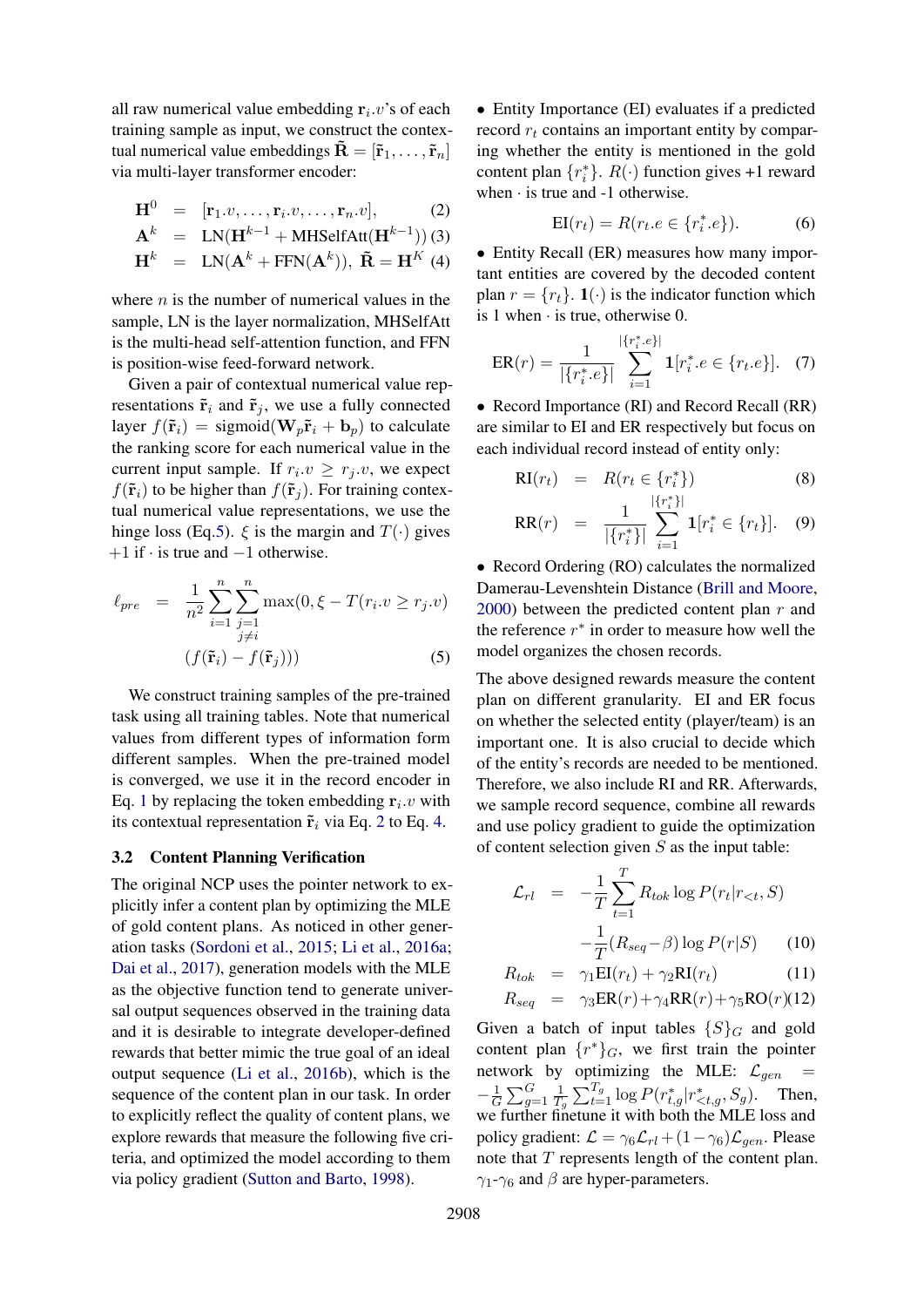## 4 Experiments

#### 4.1 Setup

Dataset and Evaluation Metrics We conducted experiments on both  $ROTOWIRE<sup>1</sup>$  $ROTOWIRE<sup>1</sup>$  $ROTOWIRE<sup>1</sup>$  and MLB [\(Puduppully et al.,](#page-9-1) [2019b\)](#page-9-1) dataset. The former provides pairs of NBA game statistics and summary. Differently, the latter provides summary and heterogeneous input, consisting of MLB game statistics and event data (including event type, actors, etc.) in chronological order. For ROTOWIRE, we follow official training, development and test splits of 3398/727/728 instances. For MLB, as the contents are not released, we are able to retrieve a split of [2](#page-4-1)2820/1739/1744 instances via official scripts  $2$ .

For evaluations, we use BLEU [\(Papineni et al.,](#page-8-12) [2002\)](#page-8-12) and three extractive metrics, which evaluate the generated results from the following aspects: (1) Relation Generation (RG), measuring the text fidelity about whether to describe information from table truthfully. (2) Content Selection (CS) to measure whether important information is selected from redundant game statistics. (3) Content Ordering (CO) evaluates a model's ability to plan and order data records naturally in text. More details can be found in [Wiseman et al.](#page-9-0) [\(2017\)](#page-9-0).

Implementation Details We follow [Puduppully](#page-8-5) [et al.](#page-8-5) [\(2019a\)](#page-8-5)'s and [Puduppully et al.](#page-9-1) [\(2019b\)](#page-9-1)'s training configurations in the base model for ROTOWIRE and MLB respectively. We chose the proposed hyper-parameters based on performance on development set. Due to page limit, we include model and training details in Appendix. Codes of our model can be found at https://github.com/ErnestGong/data2text-duv.

## 4.2 Results

Comparing Methods In this section, we compare:

• Template: We follow [Wiseman et al.](#page-9-0) [\(2017\)](#page-9-0) and [Puduppully et al.](#page-9-1) [\(2019b\)](#page-9-1) for constructing templatebased generators for ROTOWIRE and MLB respectively. The details and Conditional Copy (CC) model can be found in those papers.

• NCP+CC (NCP): our base model. Here, we provide both results reported in the original paper and reproduced by us, denoted as NCP(R). We also try a variant of NCP by using separate sets of embeddings in the encoders of two stages, denoted as S-NCP. We observe that S-NCP is comparable with reproduced NCP, with the ability to explicitly improve Stage 1 without affecting Stage 2. Thus. we use it to further verify our proposed model.

• Entity Modeling (ENT) [\(Puduppully et al.,](#page-9-1) [2019b\)](#page-9-1) and Hierarchical Encoder on Three Dimensions (HETD) [\(Gong et al.,](#page-8-3) [2019\)](#page-8-3) are two stateof-the-art models on ROTOWIRE and/or MLB. OpAtt [\(Nie et al.,](#page-8-2) [2018\)](#page-8-2) introduces pre-executed operations for text generation.

• Data Understanding with content plan Verification (DUV): our proposed full model. We also include two variants for ablations: S-NCP + Verification (S-N+V) to study our model without data understanding, and Data Understanding (DU) to study without content plan verification.

Automatic Evaluation For ROTOWIRE, as shown in Table [1,](#page-5-0) template system achieves high RG P% (high-fidelity) due to rigid rules. Also, it achieves high CS R% since it includes vast amount of information (high RG #) and some of which are redundant (low CS P%). Compared with it, most neural models perform significantly better at filtering redundant records (CS P%) while still covering many important records, leading to better CS F1%. The higher CO also shows that neural models can better organize data records conditioned on the data. Among all neural models, DUV exceeds other neural models in terms of content selection (CS F1%) and content ordering (CO) on test set. Also, by comparing DUV with its base model (S-NCP), our model improves more on CS P%. In terms of RG, our model also performs better than base model, but still has a gap to ENT and HETD. This is mainly affected by surface realization (Stage 2), which is beyond the scope of this paper.

For MLB, we find similar pattern as discussed above. The differences are (1) improvements on CS and CO are less significant than on ROTOWIRE. Since MLB includes additional event data that RO-TOWIRE doesn't have, we separate out the statistical data in Table [4](#page-7-0) for fair comparison. We find that base model (S-NCP) achieves 73.43% (Table [4\)](#page-7-0) regarding statistical data on MLB v.s. 44.37% (Table [3\)](#page-6-0) on ROTOWIRE of CS F1% in Stage 1, leaving much less room for improvement. (2) NCP-style models achieve less BLEU than ENT on MLB. The latter (Brevity Penalty, BP 0.736) generates longer text compared with DUV (BP 0.623). This is mainly due to surface realization (Stage 2), which we leave for future work.

Table [1](#page-5-0) also includes ablations of our model

<span id="page-4-0"></span><sup>1</sup> https://github.com/harvardnlp/boxscore-data

<span id="page-4-1"></span><sup>2</sup> https://github.com/ratishsp/mlb-data-scripts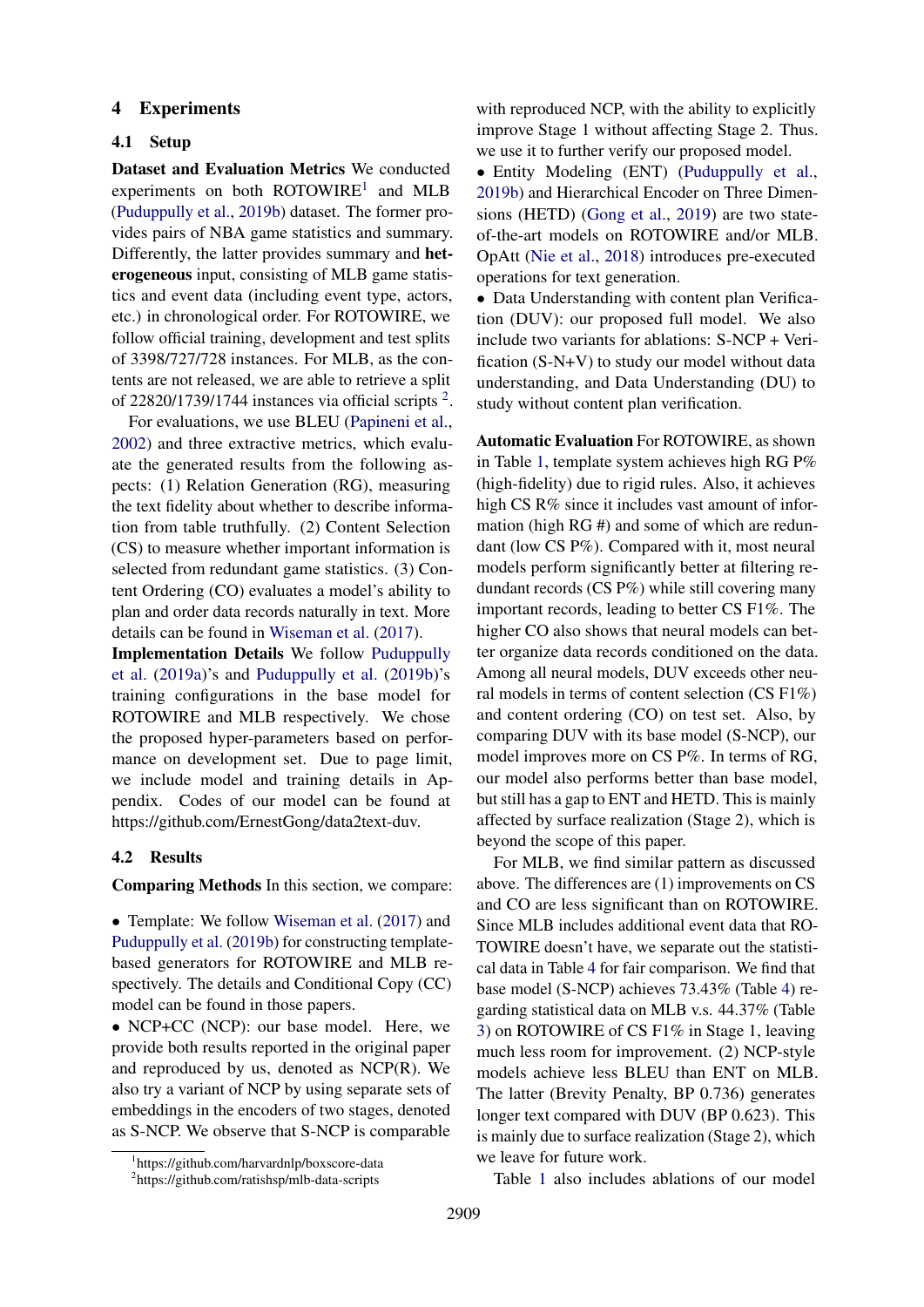<span id="page-5-0"></span>

| <b>ROTOWIRE (RW)</b> |       | RG        |                    | $\mathbf{CS}$          | $\bf CO$ | <b>BLEU</b>                     |                    |
|----------------------|-------|-----------|--------------------|------------------------|----------|---------------------------------|--------------------|
|                      | $P\%$ | #         | $P\%$              | R%                     | F1%      | DLD%                            |                    |
| <b>TEMP</b>          | 99.94 | 54.21     | 27.02              | 58.22                  | 36.91    | 15.07                           | 8.58               |
| $ED+CC$              | 74.80 | 23.72     | 29.49              | 36.18                  | 32.49    | 15.42                           | 14.19              |
| OpAtt                |       |           |                    |                        |          |                                 | 14.74              |
| NCP+CC (NCP)         | 87.47 | 34.28     | 34.18              | 51.22                  | 41.00    | 18.58                           | 16.50              |
| <b>ENT</b>           | 92.69 | 30.11     | 38.64              | 48.51                  | 43.02    | 20.17                           | 16.12              |
| <b>HETD</b>          | 91.46 | 31.47     | 36.09              | 48.01                  | 41.21    | 20.86                           | 16.85              |
| NCP(R)               | 86.06 | 26.60     | 36.56              | 43.57                  | 39.76    | 18.84                           | 14.84              |
| S-NCP                | 85.05 | 26.93     | 35.59              | 43.76                  | 39.25    | 18.51                           | 14.63              |
| $S-NCP+V(S-N+V)$     | 85.29 | 25.36     | 37.12              | 42.82                  | 39.77    | 18.99                           | 13.77              |
| DU                   | 88.05 | 29.42     | 38.19              | 49.66                  | 43.18    | 22.14                           | 16.12              |
| <b>DUV</b>           | 87.45 | 26.94     | 40.73              | 48.78                  | 44.39    | 23.32                           | 15.92              |
|                      |       |           |                    |                        |          |                                 |                    |
| <b>MLB</b>           |       | <b>RG</b> |                    | $\mathbf{C}\mathbf{S}$ | $\bf CO$ | <b>BLEU</b>                     |                    |
|                      | $P\%$ | #         | $P\%$              | R%                     | F1%      | DLD%                            |                    |
| <b>TEMP</b>          | 97.99 | 57.11     | 23.51              | 65.69                  | 34.63    | 10.80                           | 2.80               |
| ED+CC                | 91.74 | 17.10     | 63.45              | 47.27                  | 54.18    | 25.59                           | 9.65               |
| NCP+CC (NCP)         | 88.65 | 15.96     | 64.16              | 51.47                  | 57.12    | 27.11                           | 8.39               |
| <b>ENT</b>           | 84.61 | 22.10     | 55.32              | 60.92                  | 57.99    | 23.59                           | 13.11              |
| S-NCP                | 87.80 | 16.67     | $\overline{62.63}$ | $\overline{53.56}$     | 57.74    | $\bar{2}\bar{7}.\bar{2}\bar{2}$ | $\bar{9}.\bar{6}2$ |
| $S-NCP+V(S-N+V)$     | 88.13 | 16.73     | 62.89              | 53.91                  | 58.06    | 27.69                           | 9.54               |
| DU                   | 87.99 | 16.63     | 62.80              | 53.75                  | 57.93    | 27.47                           | 9.53               |
| <b>DUV</b>           | 89.02 | 16.65     | 63.44              | 53.63                  | 58.12    | 27.78                           | 9.51               |

Table 1: Automatic evaluation results on test set. On ROTOWIRE (*top*), results are obtained with updated extractive evaluation models [\(Puduppully et al.,](#page-8-5) [2019a\)](#page-8-5). Those above the dash line, except for TEMP, are from corresponding papers. On MLB (*bottom*), since our vocabulary is different from the one in released models, we re-train the Information Extraction (IE) model via official script [\(Puduppully et al.,](#page-9-1) [2019b\)](#page-9-1) on re-collected dataset. It can recall 96.60% of tuples with precision of 96.39% on test set, compared to the released oracle tuples. All baselines' results on MLB are reproduced by us. Note that for ENT, we directly use the released code to train.

(S-N+V and DU). Results show that both data understanding and verification modules contribute to the overall improvement. Due to page limit, we include validation performance in Appendix.

Human Evaluation Each example below is evaluated by 3 different annotators from a commercial annotation company, who are proficient in English and we report the average of three annotators' results in following settings. First, We sample 30 examples from test set and asked annotators to determine how many information in the summary are correct (#Sup) and how many are contradicting (#Cont) to the table. On ROTOWIRE, our model describes the table more concisely (closest #Sup to gold text) while produces significantly less contradicting facts than NCP thanks to significant improvement on Stage 1. We observe that gold text contains incorrect facts (e.g. wrong field-goal percentage) while #Cont of TEMP is due to annotation

error. Gap between ENT and DUV on #Cont shows potential of Stage 2, which is beyond the scope of this paper.

Second, we arrange results from models of each example into 10/15 pairs (ROTOWIRE/MLB) and asked annotators to determine which one in the pair performs better in terms of grammaticality, coherence and conciseness. The reported result is the subtraction of the percentage of time a system is considered better and when considered worse. On ROTOWIRE, DUV can generate most coherent text among neural models, but less satisfying on grammaticality and conciseness, compared with ENT. This is mainly affected by surface realization (Stage 2). A possible way is to use large-scale pretrained language models such as GPT-2 [\(Radford](#page-9-6) [et al.,](#page-9-6) [2019\)](#page-9-6) to address this issue. In MLB, DUV achieves comparable performance with NCP across 5 metrics due to the same Stage 2.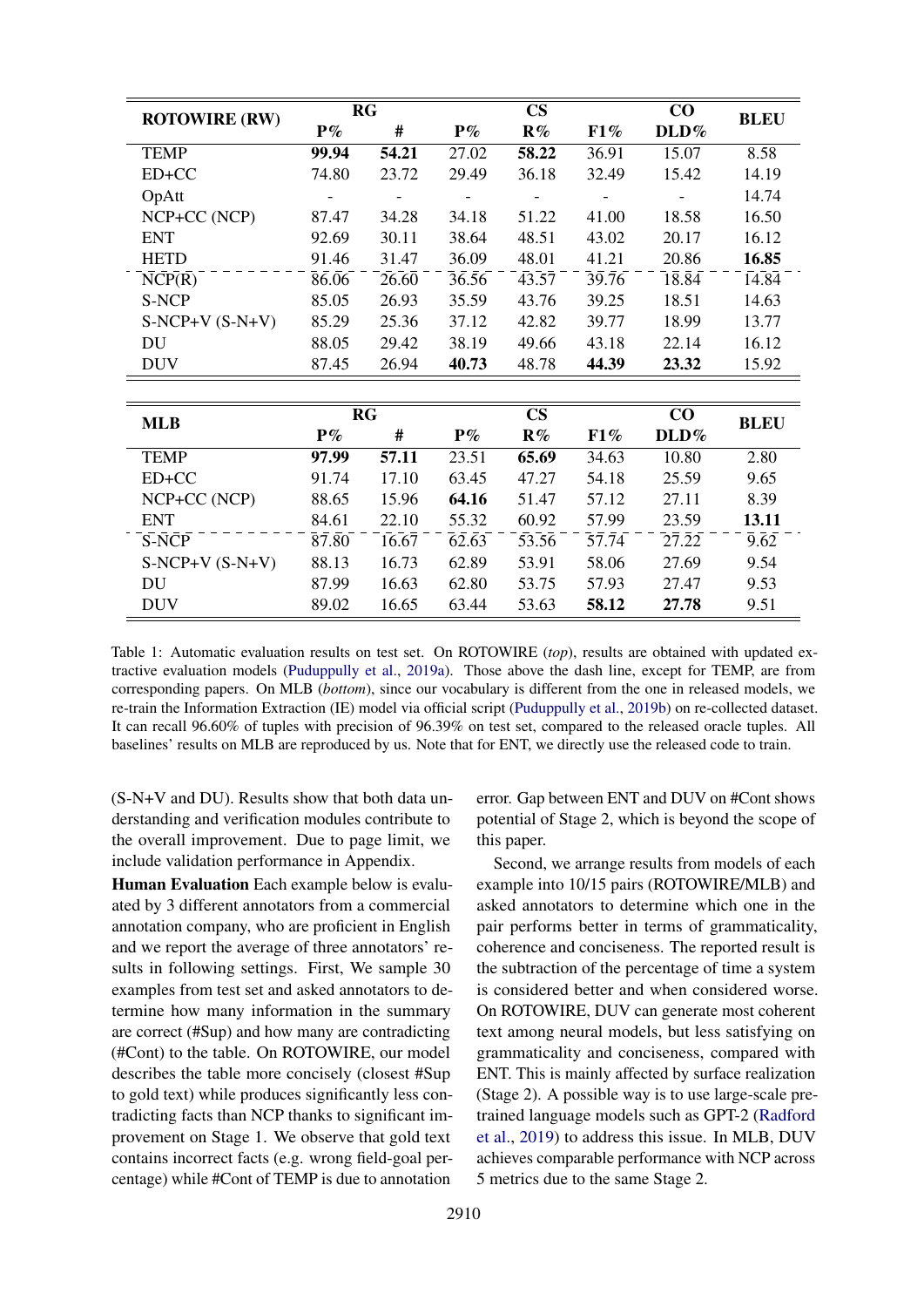| RW          | #Sup     |         | #Cont Gram | Coher        | Conc      |
|-------------|----------|---------|------------|--------------|-----------|
| Gold        | 31.91    | $1.92*$ | $26.44*$   | 6.44         | $8.89*$   |
| <b>TEMP</b> | 53.87*   | $0.02*$ | $-10.67$   | 2.67         | $29.11*$  |
| <b>NCP</b>  | $40.61*$ | $6.38*$ | $-20.44*$  | $-8.22*$     | $-24.00*$ |
| <b>ENT</b>  | 35.06    | 2.69    | $8.22*$    | $-2.67$      | $-5.78$   |
| <b>DUV</b>  | 30.74    | 3.61    | $-3.56$    | 1.78         | $-8.22$   |
|             |          |         |            |              |           |
|             |          |         |            |              |           |
| <b>MLB</b>  | #Sup     |         | #Cont Gram | <b>Coher</b> | Conc      |
| Gold        | 15.27    | 4.30    | $26.67*$   | $28.74*$     | $32.59*$  |
| <b>TEMP</b> | $52.02*$ | $0.72*$ | $-15.56*$  | $-19.11*$    | $14.81*$  |
| CC.         | 14.04    | $1.99*$ | $-9.48$    | $-9.33$      | $-22.52*$ |
| <b>NCP</b>  | 13.82    | 2.87    | $-1.04$    | $-3.11$      | $-9.33$   |
| <b>ENT</b>  | $18.89*$ | 3.29    | $4.89*$    | $7.85*$      | $-7.70$   |

Table 2: Human evaluation results. Models with  $*$  perform significantly different from DUV ( $p < 0.05$ ), using a one-way ANOVA with posthoc Tukey HSD tests. We omit CC on ROTOWIRE because NCP is proven to be better [\(Puduppully et al.,](#page-8-5) [2019a\)](#page-8-5).

<span id="page-6-1"></span>

Figure 3: Visualization of contextual numerical value representations of PTS, AST, REB of the example in Fig. [1](#page-0-0) obtained by our pre-trained model (in blue) and the token embeddings of values from 0 to 49 (in red) via PCA [\(Pearson,](#page-8-13) [1901\)](#page-8-13) on *left* (ROTOWIRE). The *right* one are obtained on a MLB's example (Appendix).

# 4.3 Analysis

Visualization Fig. [3](#page-6-1) visualizes value's token embeddings (in red) and our contextual numerical value representations (in blue). Token embeddings are closer between each other while the contextual ones are more discriminative and naturally ordered from low to high along the "blue arc". We hypothesize this phenomenon contributes to the improvement of content selection.

Content Planning In Table [3,](#page-6-0) we discuss Stage 1's content planning (CS and CO) results on RO-TOWIRE. DU improves on all metrics. It focuses more on covering important records (CS R%) compared with others. By adding verification on top of DU (DUV), it can further improve on CS P%, F1%

<span id="page-6-0"></span>

| RW         | $\mathbf{CS}\,\mathbf{P}\%$ | $CS R\%$ | $CS F1\%$ | CO    |
|------------|-----------------------------|----------|-----------|-------|
| <b>NCP</b> | 38.00                       | 53.72    | 44.51     | 20.27 |
| NCP(R)     | 41.43                       | 48.05    | 44.50     | 21.49 |
| S-NCP      | 40.28                       | 49.39    | 44.37     | 21.28 |
| $S-N+V$    | 42.52                       | 48.13    | 45.15     | 21.34 |
| DU         | 43.38                       | 54.48    | 48.30     | 24.42 |
| DUV        | 46.97                       | 53.93    | 50.21     | 26.63 |
| -EI        | 46.75                       | 53.69    | 49.98     | 26.05 |
| -ER        | 46.84                       | 53.36    | 49.89     | 26.26 |
| -RI        | 46.70                       | 54.02    | 50.09     | 26.18 |
| -RR        | 47.00                       | 53.85    | 50.19     | 26.41 |
| -RO        | 47.01                       | 53.67    | 50.12     | 26.26 |

Table 3: Results of Stage 1 performance on content planning metrics on ROTOWIRE's development set.

and CO. Considering both CS P% and R%, DUV can generate more concise but informative content plans with little sacrifice on recall.

Next, by subtracting each reward from DUV, we observe that all rewards contribute to DUV's improvement on content selection and ordering.

ROTOWIRE v.s. MLB Our model's improvements on CS and CO are significant on RO-TOWIRE, but less significant on MLB. Different from ROTOWIRE, MLB additionally provides sequential event data. The two different sources of input can be regards as heterogeneous [\(Liu et al.,](#page-8-14) [2019\)](#page-8-14). The average statistical data in gold text is 12.69 while event data is 4.16 (extracted by IE model on test set). In Table [4,](#page-7-0) we discuss CS and CO for two types of data respectively. DU and verification both improve over base model, with verification contributing more overall. They consistently improve on CS F1% and CO on statistical data, but the high CS of base model indicates little room for improvement. Meanwhile, event data is the bottleneck and the drop on that also attributes to the not so significant overall CS and CO improvement. It reveals potential for content planning on heterogeneous input on MLB as future work.

# 4.4 Case Study

Compared with NCP and gold text in Fig. [1,](#page-0-0) DUV (Fig. [4\)](#page-7-1) has nice properties: (1) It accurately states that "Nets" with higher points defeated "Grizzlies" while NCP fails. This is due to our model's ability to compare value; (2) Our model can better filter unimportant records (CS P%) while cover the important ones (CS R%) than both NCP and ENT. Note that our model covers all important players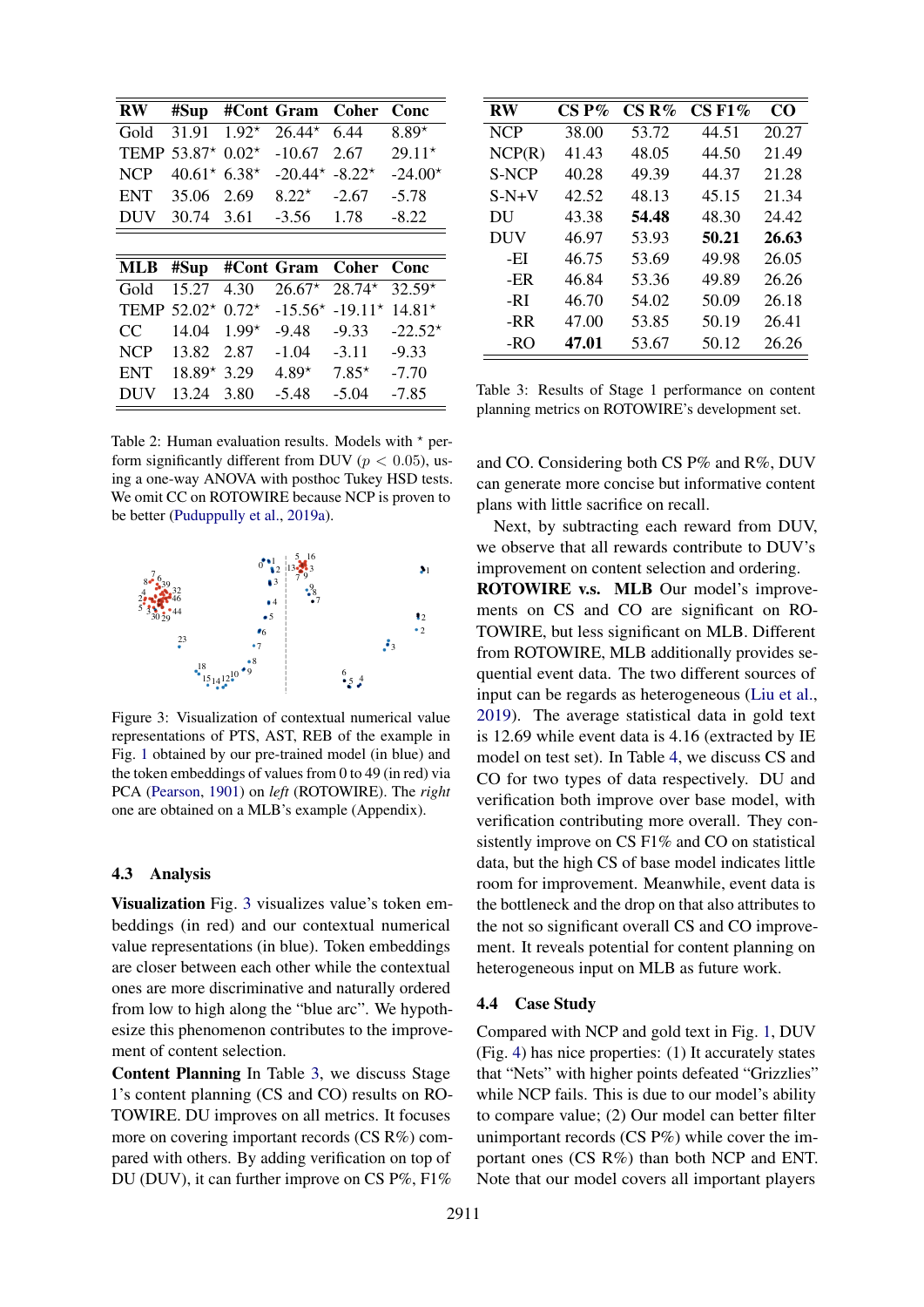<span id="page-7-0"></span>

| <b>MLB</b> | $CS P\%$          |             |  | $CS R\%$ |  |  | $CSF1\%$ |  |                                                                                    | CO <sub>1</sub> |  |       |
|------------|-------------------|-------------|--|----------|--|--|----------|--|------------------------------------------------------------------------------------|-----------------|--|-------|
|            |                   |             |  |          |  |  |          |  | OA STAT EVNT OA STAT EVNT OA STAT EVNT OA STAT EVNT                                |                 |  |       |
| <b>NCP</b> |                   | 70.89 71.04 |  |          |  |  |          |  | 70.19 70.45 76.31 52.53 70.67 73.58 60.09 36.08 43.70 37.91                        |                 |  |       |
|            |                   |             |  |          |  |  |          |  | S-NCP 69.73 69.64 70.15 71.60 77.66 53.05 70.65 73.43 60.41 36.08 43.25 39.06      |                 |  |       |
|            |                   |             |  |          |  |  |          |  | S-N+V 69.77 69.65 70.32 72.05 78.79 51.39 70.89 73.94 59.38 36.30 43.71 38.42      |                 |  |       |
| DU         |                   | 69.48 69.48 |  |          |  |  |          |  | 69.48 72.26 78.45 53.29 70.84 73.69 60.32 36.43 43.66                              |                 |  | 39.29 |
| DUV.       |                   |             |  |          |  |  |          |  | 70.16 70.07 70.59 72.31 78.97 51.90 71.22 74.25 59.82 36.54 44.07 38.57            |                 |  |       |
| -EI        |                   | 69.84 69.71 |  |          |  |  |          |  | 70.46 72.32 78.90 52.17 71.06 74.02 59.95 36.15 43.98                              |                 |  | 38.69 |
| -ER        |                   |             |  |          |  |  |          |  | 69.94 69.86 70.30 72.30 78.69 52.74 71.10 74.01 60.27 36.22 43.89                  |                 |  | 38.50 |
| -RI        |                   | 69.76 69.70 |  |          |  |  |          |  | 70.07 <b>72.41 79.01</b> 52.18 71.06 74.06 59.82 36.29 43.99                       |                 |  | 38.12 |
|            | $-RR$ 69.95 69.91 |             |  |          |  |  |          |  | 70.15 72.22 78.71 52.36 71.07 74.05 59.96 36.23 43.91                              |                 |  | 38.54 |
|            |                   |             |  |          |  |  |          |  | -RO 69.76 69.65 70.23 <b>72.41</b> 78.75 52.98 71.06 73.92 60.40 36.13 43.81 38.31 |                 |  |       |

Table 4: Results of Stage 1 performance on metrics about content planning on MLB's development set. We study overall (OA) results with results for statistical (STAT) data only and event (EVNT) data only.

<span id="page-7-1"></span>

| Nets, PTS, 122<br>Grizzlies, PTS, 109<br>Nets, WIN, 11<br>Nets, LOSS, 51<br>Nets, WIN, 36<br>Nets, LOSS, 28<br>Nets, WIN, 36<br>Nets, LOSS, 28<br>Nets, WIN, 36<br>Nets, LOSS, 28<br>Conley, PTS, 32<br>Conley, AST, 6<br>Conley, REB, 3<br>Gasol, PTS, 18<br>Gasol, REB. 6<br>Gasol, AST, 4<br>Gasol, BLK, 2<br>Kilpatrick, PTS, 23 | Kilpatrick, REB, 5<br>Kilpatrick, AST, 3<br>Lin, PTS, 18<br>Lin, REB, 4<br>LeVert, PTS, 14<br>LeVert, REB, 3<br>Parsons, PTS, 12<br>Parsons, AST, 3<br>Parsons, MIN. 22<br>Foye, PTS, 14<br>Foye, REB, 3<br>Foye, STL, 2<br>Foye, MIN, 16<br>Randolph, PTS, 10<br>Randolph, REB, 7<br>Randolph, AST, 3<br>Booker, PTS, 8<br>Booker, REB, 9 | The Brooklyn Nets defeated the Memphis Grizzlies, 122 - 109, at FedEx Forum<br>on Monday . The Nets $(11 - 51)$ checked in to Monday 's contest with only four<br>road victories in 34 tries away from Barclays Center, but the Nets $(36 - 28)$<br>checked in to Monday's contest with only three road victories in 16 tries away<br>from Barclays Center, but the Nets $(36 - 28)$ checked in to Monday 's contest<br>with only three road victories in 16 tries away from Barclays Center, but the Nets<br>$(36 - 28)$ have now won three straight and five of their last six games. They were<br>led by Mike Conley's 32 points, which he supplemented with six assists, three<br>rebounds and a steal . Marc Gasol was right behind him with 18 points, six<br>rebounds, four assists and two blocks. Sean Kilpatrick was next in line with 23<br>points, five rebounds, three assists, a steal and a block. Jeremy Lin followed<br>with 18 points, four rebounds and an assist. Caris LeVert led the bench with 14<br>points, three rebounds and an assist. Chandler Parsons was right behind him with<br>12 points, three assists, a rebound and a steal over 22 minutes. Randy Foye was<br>the only other starter to manage double - digit scoring, supplying 14 points, three<br>rebounds, an assist and two steals over 16 minutes. Zach Randolph (10 points,<br>seven rebounds, three assists) and Trevor Booker (eight points, nine rebounds,<br>an assist, a steal and a block) were highly productive in reserve roles. |
|--------------------------------------------------------------------------------------------------------------------------------------------------------------------------------------------------------------------------------------------------------------------------------------------------------------------------------------|--------------------------------------------------------------------------------------------------------------------------------------------------------------------------------------------------------------------------------------------------------------------------------------------------------------------------------------------|---------------------------------------------------------------------------------------------------------------------------------------------------------------------------------------------------------------------------------------------------------------------------------------------------------------------------------------------------------------------------------------------------------------------------------------------------------------------------------------------------------------------------------------------------------------------------------------------------------------------------------------------------------------------------------------------------------------------------------------------------------------------------------------------------------------------------------------------------------------------------------------------------------------------------------------------------------------------------------------------------------------------------------------------------------------------------------------------------------------------------------------------------------------------------------------------------------------------------------------------------------------------------------------------------------------------------------------------------------------------------------------------------------------------------------------------------------------------------------------------------------------------------------------|
| <b>Extracted Records</b>                                                                                                                                                                                                                                                                                                             |                                                                                                                                                                                                                                                                                                                                            | ENT                                                                                                                                                                                                                                                                                                                                                                                                                                                                                                                                                                                                                                                                                                                                                                                                                                                                                                                                                                                                                                                                                                                                                                                                                                                                                                                                                                                                                                                                                                                                   |
| Nets, PTS, 122                                                                                                                                                                                                                                                                                                                       | Nets, PTS, 122                                                                                                                                                                                                                                                                                                                             |                                                                                                                                                                                                                                                                                                                                                                                                                                                                                                                                                                                                                                                                                                                                                                                                                                                                                                                                                                                                                                                                                                                                                                                                                                                                                                                                                                                                                                                                                                                                       |
| Grizzlies, PTS, 109                                                                                                                                                                                                                                                                                                                  | Grizzlies, PTS, 109                                                                                                                                                                                                                                                                                                                        |                                                                                                                                                                                                                                                                                                                                                                                                                                                                                                                                                                                                                                                                                                                                                                                                                                                                                                                                                                                                                                                                                                                                                                                                                                                                                                                                                                                                                                                                                                                                       |
| Nets, FGP, 53                                                                                                                                                                                                                                                                                                                        | Grizzlies, FGP, 44                                                                                                                                                                                                                                                                                                                         |                                                                                                                                                                                                                                                                                                                                                                                                                                                                                                                                                                                                                                                                                                                                                                                                                                                                                                                                                                                                                                                                                                                                                                                                                                                                                                                                                                                                                                                                                                                                       |
| Nets, FG3P, 47<br>Grizzlies, FGP, 44                                                                                                                                                                                                                                                                                                 | Grizzlies, FG3P, 47                                                                                                                                                                                                                                                                                                                        |                                                                                                                                                                                                                                                                                                                                                                                                                                                                                                                                                                                                                                                                                                                                                                                                                                                                                                                                                                                                                                                                                                                                                                                                                                                                                                                                                                                                                                                                                                                                       |
| Grizzlies, FG3P, 40                                                                                                                                                                                                                                                                                                                  | Grizzlies, FGP, 44                                                                                                                                                                                                                                                                                                                         | The Brooklyn Nets defeated the host Memphis Grizzlies , 122 - 109, at FedEx                                                                                                                                                                                                                                                                                                                                                                                                                                                                                                                                                                                                                                                                                                                                                                                                                                                                                                                                                                                                                                                                                                                                                                                                                                                                                                                                                                                                                                                           |
| Nets, WIN, 11                                                                                                                                                                                                                                                                                                                        | Grizzlies, FG3P, 40<br>Nets, WIN, 11                                                                                                                                                                                                                                                                                                       | Forum on Thursday. These are two teams going in opposite directions and this                                                                                                                                                                                                                                                                                                                                                                                                                                                                                                                                                                                                                                                                                                                                                                                                                                                                                                                                                                                                                                                                                                                                                                                                                                                                                                                                                                                                                                                          |
| i Nets, LOSS, 51                                                                                                                                                                                                                                                                                                                     | Nets, LOSS, 51                                                                                                                                                                                                                                                                                                                             | result shows just how scary they can be. It was a wire - to - wire win for the Nets,                                                                                                                                                                                                                                                                                                                                                                                                                                                                                                                                                                                                                                                                                                                                                                                                                                                                                                                                                                                                                                                                                                                                                                                                                                                                                                                                                                                                                                                  |
| Kilpatrick, PTS, 23                                                                                                                                                                                                                                                                                                                  | Kilpatrick, PTS, 23                                                                                                                                                                                                                                                                                                                        | as they held a double - digit lead for the final 30 - plus minutes . Defense was key                                                                                                                                                                                                                                                                                                                                                                                                                                                                                                                                                                                                                                                                                                                                                                                                                                                                                                                                                                                                                                                                                                                                                                                                                                                                                                                                                                                                                                                  |
| Kilpatrick, REB, 5                                                                                                                                                                                                                                                                                                                   | Kilpatrick, REB, 5                                                                                                                                                                                                                                                                                                                         | for the Nets, as they held the Grizzlies to 44 percent from the field and 47 percent                                                                                                                                                                                                                                                                                                                                                                                                                                                                                                                                                                                                                                                                                                                                                                                                                                                                                                                                                                                                                                                                                                                                                                                                                                                                                                                                                                                                                                                  |
| Kilpatrick, AST, 3                                                                                                                                                                                                                                                                                                                   | Kilpatrick, AST, 3                                                                                                                                                                                                                                                                                                                         | from three - point range, while the Grizzlies shot 44 percent from the field and 40                                                                                                                                                                                                                                                                                                                                                                                                                                                                                                                                                                                                                                                                                                                                                                                                                                                                                                                                                                                                                                                                                                                                                                                                                                                                                                                                                                                                                                                   |
| Lin. PTS. 18                                                                                                                                                                                                                                                                                                                         | Lin. PTS. 18                                                                                                                                                                                                                                                                                                                               | percent from three - point range. The Nets $(11 - 51)$ have now won three of their                                                                                                                                                                                                                                                                                                                                                                                                                                                                                                                                                                                                                                                                                                                                                                                                                                                                                                                                                                                                                                                                                                                                                                                                                                                                                                                                                                                                                                                    |
| Lin. REB. 4                                                                                                                                                                                                                                                                                                                          | Lin. REB. 4                                                                                                                                                                                                                                                                                                                                | last four games, as they continue to fall down the standings . Sean Kilpatrick led                                                                                                                                                                                                                                                                                                                                                                                                                                                                                                                                                                                                                                                                                                                                                                                                                                                                                                                                                                                                                                                                                                                                                                                                                                                                                                                                                                                                                                                    |
| LeVert, PTS, 14                                                                                                                                                                                                                                                                                                                      | LeVert, PTS, 14                                                                                                                                                                                                                                                                                                                            | the way for Brooklyn, as he tallied 23 points, five rebounds and three assists.                                                                                                                                                                                                                                                                                                                                                                                                                                                                                                                                                                                                                                                                                                                                                                                                                                                                                                                                                                                                                                                                                                                                                                                                                                                                                                                                                                                                                                                       |
| Foye, PTS, 14                                                                                                                                                                                                                                                                                                                        | Foye, PTS, 14                                                                                                                                                                                                                                                                                                                              | Jeremy Lin was second on the team . finishing with 18 points and four rebounds.                                                                                                                                                                                                                                                                                                                                                                                                                                                                                                                                                                                                                                                                                                                                                                                                                                                                                                                                                                                                                                                                                                                                                                                                                                                                                                                                                                                                                                                       |
| Lopez, PTS, 8                                                                                                                                                                                                                                                                                                                        | Lopez, PTS, 8                                                                                                                                                                                                                                                                                                                              | Caris LeVert and Randy Foye each scored 14 points off the bench. Brook Lopez                                                                                                                                                                                                                                                                                                                                                                                                                                                                                                                                                                                                                                                                                                                                                                                                                                                                                                                                                                                                                                                                                                                                                                                                                                                                                                                                                                                                                                                          |
| Lopez, REB, 4                                                                                                                                                                                                                                                                                                                        | Lopez, REB, 4                                                                                                                                                                                                                                                                                                                              | was Memphis's best player, as he totaled just eight points and four rebounds. On                                                                                                                                                                                                                                                                                                                                                                                                                                                                                                                                                                                                                                                                                                                                                                                                                                                                                                                                                                                                                                                                                                                                                                                                                                                                                                                                                                                                                                                      |
| Grizzlies, WIN, 36                                                                                                                                                                                                                                                                                                                   | !Grizzlies, WIN, 36                                                                                                                                                                                                                                                                                                                        | deck for the Nets is a road matchup with the New Orleans Pelicans on Monday.                                                                                                                                                                                                                                                                                                                                                                                                                                                                                                                                                                                                                                                                                                                                                                                                                                                                                                                                                                                                                                                                                                                                                                                                                                                                                                                                                                                                                                                          |
| Grizzlies, LOSS, 28                                                                                                                                                                                                                                                                                                                  | Grizzlies, LOSS, 28                                                                                                                                                                                                                                                                                                                        | The Grizzlies $(36 - 28)$ have now won five of their last six games, as they                                                                                                                                                                                                                                                                                                                                                                                                                                                                                                                                                                                                                                                                                                                                                                                                                                                                                                                                                                                                                                                                                                                                                                                                                                                                                                                                                                                                                                                          |
| Conley, PTS, 32                                                                                                                                                                                                                                                                                                                      | Conley, PTS, 32                                                                                                                                                                                                                                                                                                                            | continue to fall down the standings . Mike Conley did all he could for Memphis,                                                                                                                                                                                                                                                                                                                                                                                                                                                                                                                                                                                                                                                                                                                                                                                                                                                                                                                                                                                                                                                                                                                                                                                                                                                                                                                                                                                                                                                       |
| Conley, REB, 3                                                                                                                                                                                                                                                                                                                       | Conley, REB, 3                                                                                                                                                                                                                                                                                                                             | as he accumulated 32 points, three rebounds and six assists. Marc Gasol finished                                                                                                                                                                                                                                                                                                                                                                                                                                                                                                                                                                                                                                                                                                                                                                                                                                                                                                                                                                                                                                                                                                                                                                                                                                                                                                                                                                                                                                                      |
| Conley, AST, 6                                                                                                                                                                                                                                                                                                                       | Conley, AST, 6                                                                                                                                                                                                                                                                                                                             | second on the team, accruing 18 points, six rebounds, four assists and two                                                                                                                                                                                                                                                                                                                                                                                                                                                                                                                                                                                                                                                                                                                                                                                                                                                                                                                                                                                                                                                                                                                                                                                                                                                                                                                                                                                                                                                            |
| Gasol, PTS, 18                                                                                                                                                                                                                                                                                                                       | Gasol, PTS, 18                                                                                                                                                                                                                                                                                                                             | blocks . Zach Randolph was the only other starter in double figures , as he accrued                                                                                                                                                                                                                                                                                                                                                                                                                                                                                                                                                                                                                                                                                                                                                                                                                                                                                                                                                                                                                                                                                                                                                                                                                                                                                                                                                                                                                                                   |
| Gasol, REB, 6                                                                                                                                                                                                                                                                                                                        | Gasol, REB. 6                                                                                                                                                                                                                                                                                                                              | 10 points, seven rebounds and three assists. Memphis will look to keep rolling on                                                                                                                                                                                                                                                                                                                                                                                                                                                                                                                                                                                                                                                                                                                                                                                                                                                                                                                                                                                                                                                                                                                                                                                                                                                                                                                                                                                                                                                     |
| Gasol, AST, 4                                                                                                                                                                                                                                                                                                                        | Gasol, AST, 4                                                                                                                                                                                                                                                                                                                              | Wednesday in a home matchup against the Milwaukee Bucks.                                                                                                                                                                                                                                                                                                                                                                                                                                                                                                                                                                                                                                                                                                                                                                                                                                                                                                                                                                                                                                                                                                                                                                                                                                                                                                                                                                                                                                                                              |
| Gasol, BLK, 2                                                                                                                                                                                                                                                                                                                        | Gasol, BLK. 2                                                                                                                                                                                                                                                                                                                              |                                                                                                                                                                                                                                                                                                                                                                                                                                                                                                                                                                                                                                                                                                                                                                                                                                                                                                                                                                                                                                                                                                                                                                                                                                                                                                                                                                                                                                                                                                                                       |
| Randolph, PTS, 10                                                                                                                                                                                                                                                                                                                    | Randolph, PTS, 10                                                                                                                                                                                                                                                                                                                          |                                                                                                                                                                                                                                                                                                                                                                                                                                                                                                                                                                                                                                                                                                                                                                                                                                                                                                                                                                                                                                                                                                                                                                                                                                                                                                                                                                                                                                                                                                                                       |
| Randolph, REB, 7                                                                                                                                                                                                                                                                                                                     | Randolph, REB, 7                                                                                                                                                                                                                                                                                                                           |                                                                                                                                                                                                                                                                                                                                                                                                                                                                                                                                                                                                                                                                                                                                                                                                                                                                                                                                                                                                                                                                                                                                                                                                                                                                                                                                                                                                                                                                                                                                       |
| Randolph, AST, 3                                                                                                                                                                                                                                                                                                                     | Randolph, AST. 3                                                                                                                                                                                                                                                                                                                           |                                                                                                                                                                                                                                                                                                                                                                                                                                                                                                                                                                                                                                                                                                                                                                                                                                                                                                                                                                                                                                                                                                                                                                                                                                                                                                                                                                                                                                                                                                                                       |
| <b>Planning</b>                                                                                                                                                                                                                                                                                                                      | <b>Extracted</b>                                                                                                                                                                                                                                                                                                                           | DUV (Ours)                                                                                                                                                                                                                                                                                                                                                                                                                                                                                                                                                                                                                                                                                                                                                                                                                                                                                                                                                                                                                                                                                                                                                                                                                                                                                                                                                                                                                                                                                                                            |

Figure 4: Generation examples based on tables in Fig. [1.](#page-0-0) Important/unimportant entities and records are in red/blue. Text that accurately/incorrectly reflects the statistics in table is in bold/italic. Due to page limit, we include generation example on MLB in Appendix.

and their records in this case while only mention one not so impressive player's records; (3) By comparing the content planning (Stage 1) results and actual records mentioned in our model's text (Stage 2), the main challenge indeed lies in the content planning since surface realization can faithfully deliver most information (93.10%) in the same order.

# 5 Related Work

In the past few years, table-to-text generation has attracted many attentions. To improve text fidelity, [Li and Wan](#page-8-15) [\(2018\)](#page-8-15) propose to generate templates and then fill the slots, while [Nie et al.](#page-8-2) [\(2018\)](#page-8-2) use pre-executed operations. However, our work mainly focuses on improving the content planning. [Puduppully et al.](#page-9-1) [\(2019b\)](#page-9-1) propose to specifically model entities when decoding texts. Different from them, we model numerical values during encoding. [Iso et al.](#page-8-16) [\(2019\)](#page-8-16) incorporate writers' information to generate text step-by-step. Our work can also consider such information in surface realization (Stage 2). For a fair comparison of all methods, we do not include the use of this model here. [Gong et al.](#page-8-3) [\(2019\)](#page-8-3) utilize hierarchical encoders with dual attention to consider both the table structure and history information. In terms of building numerical value representations, [Spithourakis](#page-9-7) [and Riedel](#page-9-7) [\(2018\)](#page-9-7) explore number prediction for language models while [Naik et al.](#page-8-17) [\(2019\)](#page-8-17) explore numerical embeddings to capture the numeration and magnitude properties of numbers. In our task, generation models rely heavily on copy mechanism to cover numerical values in text and achieve good results. Thus, how to understand numerical values to select records becomes important and we propose to understand them through their context.

#### 6 Conclusion

In order to enhance neural content planning for table-to-text generation, we proposed (1) contextual numerical value representations to help model understand data values and (2) effective rewards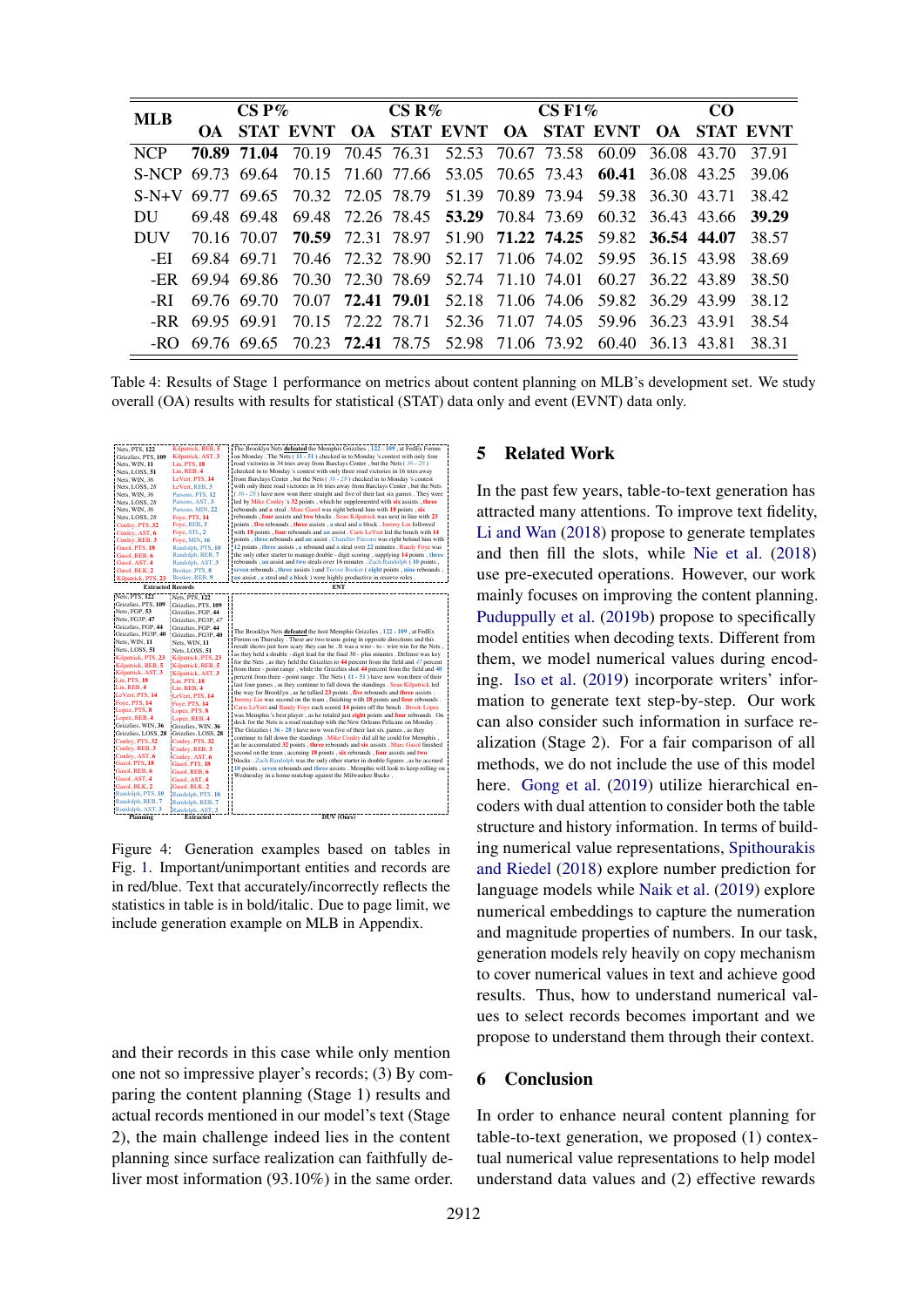to verify a model's inferred important records during training. Experimental results show that our model outperforms competitive baselines in terms of content planning. In the future, we would like to explore enhancement on surface realization jointly to generate better text.

# Acknowledgements

We would like to thank the anonymous reviewers for their helpful comments. Xiaocheng Feng is the corresponding author of this work. This work is supported by the National Key R&D Program of China via grant 2018YFB1005103 and National Natural Science Foundation of China (NSFC) via grant 61906053 and 61632011.

# References

- <span id="page-8-11"></span>Eric Brill and Robert C Moore. 2000. An improved error model for noisy channel spelling correction. In *Proceedings of the 38th Annual Meeting on Association for Computational Linguistics*, pages 286–293. Association for Computational Linguistics.
- <span id="page-8-9"></span>Bo Dai, Sanja Fidler, Raquel Urtasun, and Dahua Lin. 2017. Towards diverse and natural image descriptions via a conditional gan. In *Proceedings of the IEEE International Conference on Computer Vision*, pages 2970–2979.
- <span id="page-8-4"></span>Dimitra Gkatzia. 2016. Content selection in datato-text systems: A survey. *arXiv preprint arXiv:1610.08375*.
- <span id="page-8-3"></span>Heng Gong, Xiaocheng Feng, Bing Qin, and Ting Liu. 2019. Table-to-text generation with effective hierarchical encoder on three dimensions (row, column and time). In *Proceedings of the Conference on Empirical Methods in Natural Language Processing and the 9th International Joint Conference on Natural Language Processing*.
- <span id="page-8-7"></span>Caglar Gulcehre, Sungjin Ahn, Ramesh Nallapati, Bowen Zhou, and Yoshua Bengio. 2016. Pointing the unknown words. In *Proceedings of the 54th Annual Meeting of the Association for Computational Linguistics (Volume 1: Long Papers)*, Berlin, Germany. Association for Computational Linguistics.
- <span id="page-8-16"></span>Hayate Iso, Yui Uehara, Tatsuya Ishigaki, Hiroshi Noji, Eiji Aramaki, Ichiro Kobayashi, Yusuke Miyao, Naoaki Okazaki, and Hiroya Takamura. 2019. Learning to select, track, and generate for data-to-text. In *Proceedings of the 57th Annual Meeting of the Association for Computational Linguistics*.
- <span id="page-8-0"></span>Karen Kukich. 1983. Design of a knowledge-based report generator. In *Proceedings of the 21st Annual Meeting on Association for Computational Linguistics*, pages 145–150.
- <span id="page-8-8"></span>Jiwei Li, Michel Galley, Chris Brockett, Jianfeng Gao, and Bill Dolan. 2016a. A diversity-promoting objective function for neural conversation models. In *Proceedings of Conference of the North American Chapter of the Association for Computational Linguistics: Human Language Technologies*.
- <span id="page-8-10"></span>Jiwei Li, Will Monroe, Alan Ritter, Dan Jurafsky, Michel Galley, and Jianfeng Gao. 2016b. Deep reinforcement learning for dialogue generation. In *Proceedings of Conference on Empirical Methods in Natural Language Processing*, pages 1192–1202.
- <span id="page-8-15"></span>Liunian Li and Xiaojun Wan. 2018. Point precisely: Towards ensuring the precision of data in generated texts using delayed copy mechanism. In *Proceedings of the 27th International Conference on Computational Linguistics*, pages 1044–1055.
- <span id="page-8-14"></span>Tianyu Liu, Fuli Luo, Qiaolin Xia, Shuming Ma, Baobao Chang, and Zhifang Sui. 2019. Hierarchical encoder with auxiliary supervision for neural tableto-text generation: Learning better representation for tables. *AAAI*.
- <span id="page-8-6"></span>Thang Luong, Hieu Pham, and Christopher D. Manning. 2015. Effective approaches to attention-based neural machine translation. In *Proceedings of the 2015 Conference on Empirical Methods in Natural Language Processing*, pages 1412–1421. Association for Computational Linguistics.
- <span id="page-8-1"></span>Kathleen R McKeown. 1985. Text generation: using discourse strategies and focus constraints to generate natural language text.
- <span id="page-8-17"></span>Aakanksha Naik, Abhilasha Ravichander, Carolyn Rose, and Eduard Hovy. 2019. Exploring numeracy in word embeddings. In *Proceedings of the 57th Annual Meeting of the Association for Computational Linguistics*.
- <span id="page-8-2"></span>Feng Nie, Jinpeng Wang, Jin-Ge Yao, Rong Pan, and Chin-Yew Lin. 2018. Operation-guided neural networks for high fidelity data-to-text generation. In *Proceedings of the Conference on Empirical Methods in Natural Language Processing*, pages 3879– 3889.
- <span id="page-8-12"></span>Kishore Papineni, Salim Roukos, Todd Ward, and Wei-Jing Zhu. 2002. Bleu: a method for automatic evaluation of machine translation. In *Proceedings of the 40th Annual Meeting of the Association for Computational Linguistics*.
- <span id="page-8-13"></span>Karl Pearson. 1901. Liii. on lines and planes of closest fit to systems of points in space. *The London, Edinburgh, and Dublin Philosophical Magazine and Journal of Science*, 2(11):559–572.
- <span id="page-8-5"></span>Ratish Puduppully, Li Dong, and Mirella Lapata. 2019a. Data-to-text generation with content selection and planning. *Proceedings of AAAI Conference on Artificial Intelligence*.